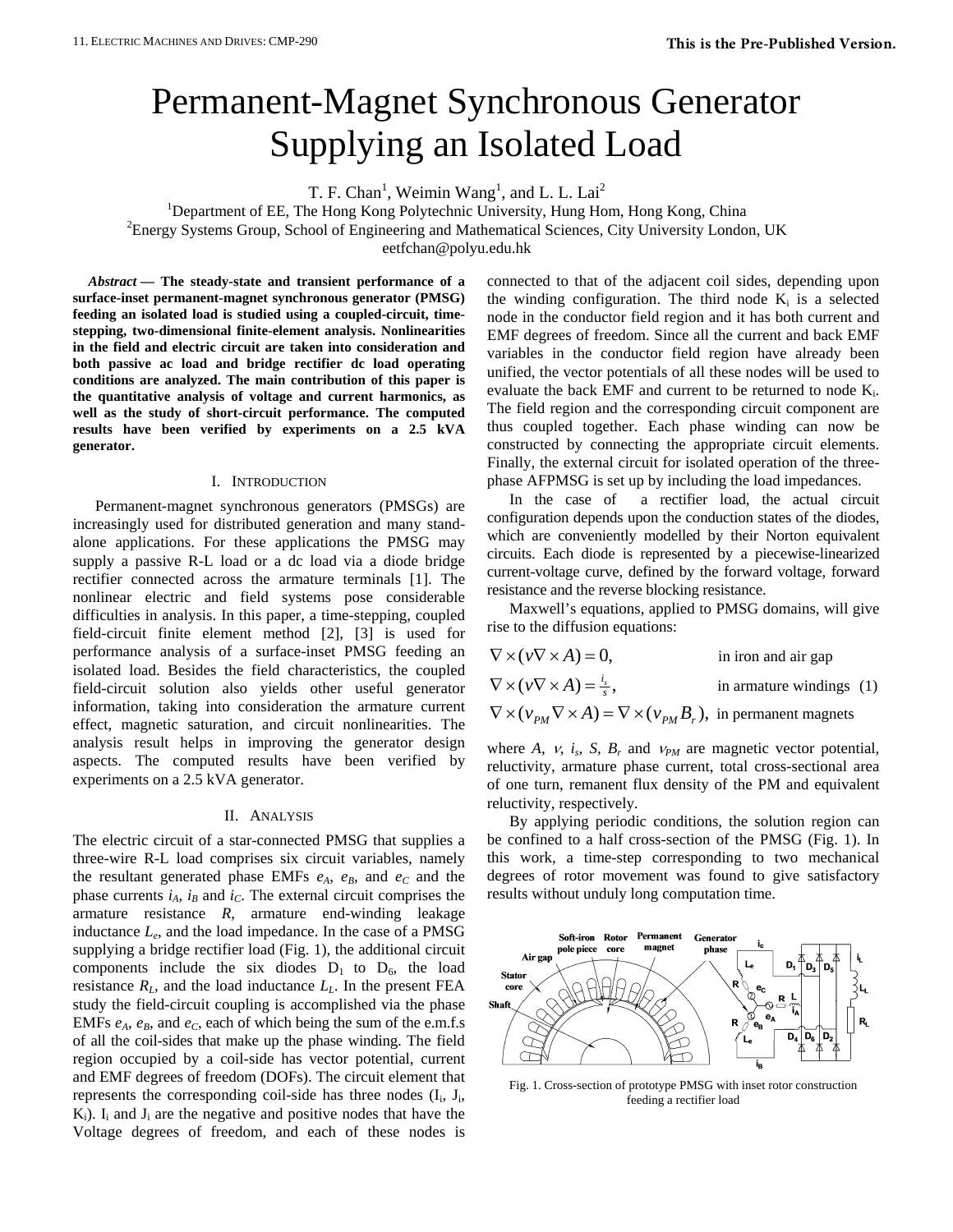

Fig. 2. Cross-section of PMSG with surface-inset rotor and the flux plot obtained from FEA

The time-stepping, coupled field-circuit, 2-D FEA was performed in order to study the steady-state and transient performance of the experimental PMSG with surface-inset rotor [3]. Constant speed operation is assumed and the PMSG supplies an isolated load. Both passive load and rectifier load cases are analyzed. Fig. 2 shows the cross-section of the machine and the field plot obtained.

## III. GENERATOR PERFORMANCE

### *A. PMSG Supplying an Isolated Passive Load*

Fig. 3 shows the computed and experimental waveforms of the PMSG on no load and Fig. 4 shows the computed and experimental waveforms of phase voltage and phase current when the PMSG is supplying a load resistance of 9.1  $\Omega$  per phase. It is observed that the waveforms computed from FEA match the experimental waveform very closely, thus verifying the validity of the field computation method. It is found that there is marked distortion in the phase voltage waveform when the PMSG is on load. To study the effect of load current on the harmonics, a harmonic analysis was carried out on the waveforms computed from FEA. From Fig. 5, it is seen that both the 3rd and 15th harmonics increase with load current, while the 9th triplen harmonics remains constant. On the other hand, the non-triplen harmonics mostly decrease with increase in load current. It can be concluded that the increased harmonic distortion in phase voltage is due to increase in the triplen harmonics. Since a three-wire load is being supplied, the current waveform in Fig. 4 is practically sinusoidal since triplen harmonics are suppressed across the lines. On no load, the total harmonic distortion (THD) in the phase voltage and line voltage is 5.3% and 3.45%, respectively. At full load (13 A), the THD in the phase voltage is 9.4 %, whereas THD in the line voltage (and load current) is only 2.5%.

#### *B. Transient Switching of Isolated Passive Load*

The time-stepping coupled field-circuit method was next used to study the transient performance of the PMSG. The PMSG was operating on no-load at rated speed when a balanced resistive load of 12.45  $\Omega$  per phase was switched across the generator terminals. As shown in Fig. 6, a brief transient period follows the application of load at time  $t = 1.018$  s, and a notch is

produced in the voltage waveform. Agreement between the computed and experimental waveforms is good in general, but the deviation in frequency becomes more pronounced due to the speed drop in the experimental machine set, a fact which was not accounted for in the FEA.



Fig. 3. Computed and experimental waveforms of no-load phase voltage



Fig. 4. Computed and experimental waveforms of phase voltage and phase current when the PMSG is supplying a load resistance of 9.1  $\Omega$  per phase



Fig. 5. Computed harmonics in the phase voltage when the PMSG is supplying a resistive load



Fig.6. Waveforms of phase voltage and phase current when a load resistance of 12.45  $\Omega$  per phase is switched across the generator terminals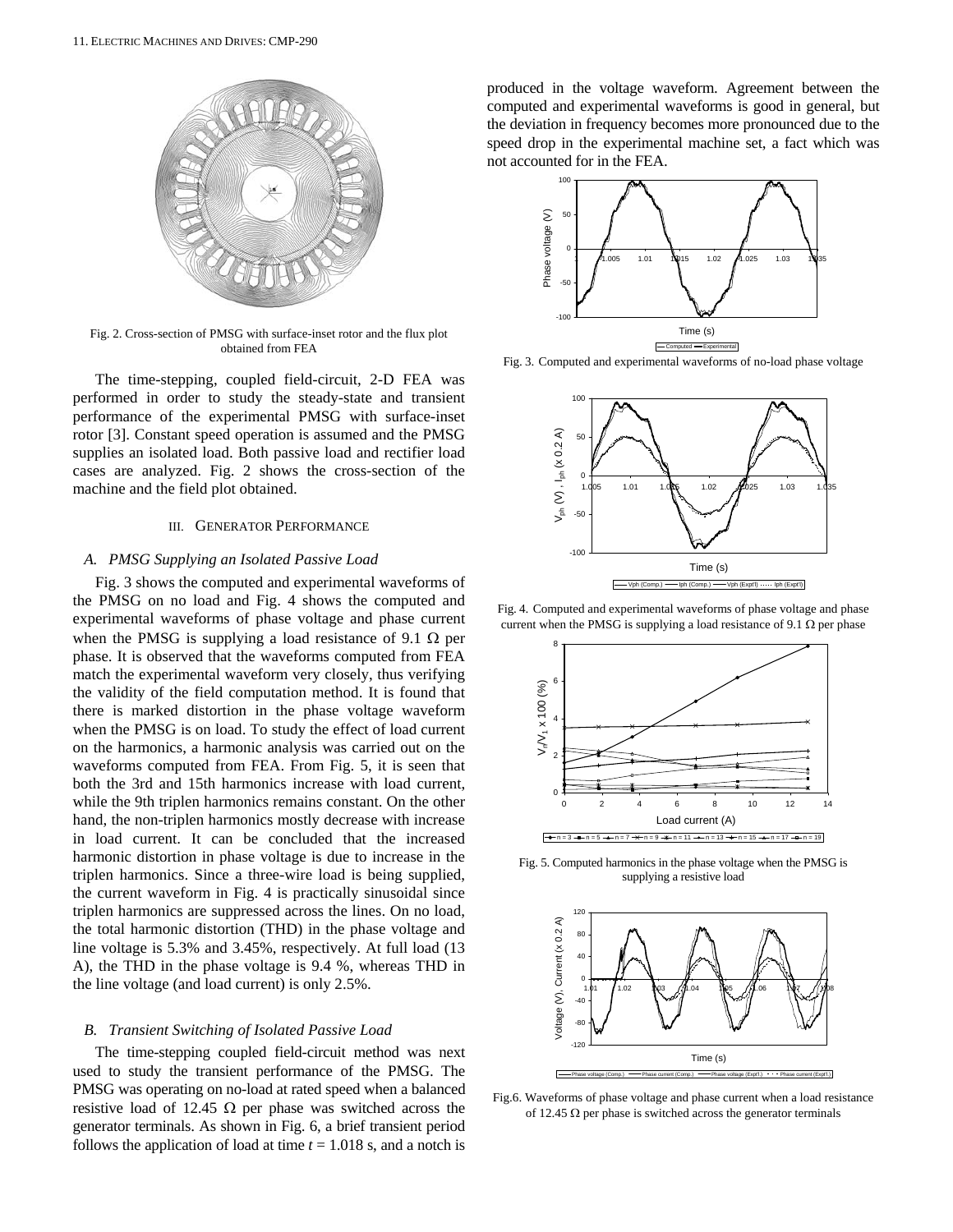## *C. Short-circuit Transients*

The time-stepping coupled field-circuit method was also used for studying the short-circuit performance of the PMSG and the computed results are shown in Fig. 7. The PMSG is assumed to be running on open circuit when a three-phase short circuit occurs at the terminals. Since triplen harmonic currents cannot flow, the triplen harmonic voltage components remain in each phase during the short circuit (Fig. 7). The steady-state short-circuit current, however, is quite sinusoidal as observed from Fig. 8. The peak short-circuit current reaches 131 A, while the steady-state short-circuit current is 107 A (peak), or 76 A (rms), which is almost six times the rated current.

Fig. 9 shows the distribution of the normal flux density at the mean air gap of the PMSG computed at the instant when maximum short-circuit current (131 A) is flowing. Due to the inset rotor construction, the flux density is large in the interpolar regions (I) where the soft iron rotor pole pieces are located. Over the surfaces of magnets (II), however, the flux density is smaller due to the demagnetizing effect of the armature currents.

Fig. 10 shows the computed flux density distribution at different radial positions of a rotor magnet at the same time instant. It is observed that there are regions in the rotor magnet with flux reversal, i.e., flux density less than zero. This implies that partial demagnetisation in the magnet will result subsequent to a terminal three-phase short circuit.



Fig. 7. Three-phase short-circuit transients of PMSG: phase voltage waveforms



Fig. 8. Three-phase short-circuit transients of PMSG: phase current waveforms.



Fig. 9. Computed air gap flux density distribution of PMSG when phase A is carrying maximum instantaneous short-circuit current (I: interpolar regions; II: surfaces of magnets)



Fig. 10. Computed flux density at different radial positions of a rotor magnet when phase A is carrying maximum instantaneous short-circuit current

## *D. PMSG Supplying a Rectifier Load*

Fig. 11 shows the computed and experimental phase voltage waveforms of the PMSG-rectifier-load system when  $R_L$  = 9.2  $\Omega$  and  $L_L$  = 0. Compared with the waveforms for passive loads (Fig. 4), the harmonic distortion the phase voltages and phase currents is more severe due to the nonlinear load. During commutation overlap, the phase voltage is approximately constant at 50 V while the phase current increases (or decreases) approximately linearly, giving rise to quasi-trapezoidal current pulses in the positive and negative half cycles (Fig. 12). The good agreement between computed and experimental waveforms confirms the validity of the coupled field-circuit FEA as applied to a PMSG supplying rectifier loads.

 Fig. 13 shows the variation of voltage harmonics with load current of the PMSG from a Fourier analysis of the computed waveforms. It is found that variation of the triplen harmonics is practically the same as that for the passive load case. The variation of non-triplen harmonics, however, shows a great difference. The predominant harmonic is the 5th, and it increases rapidly with load current. As a result the THD in the line voltage also increases with load.

Fig. 14 shows the corresponding variation of harmonics in the phase current. The harmonic contents are large as a result of the nonlinear rectifier load. All the triplen harmonics are absent, while most of the harmonics decrease as the load current increases. The THD in the phase current drops from 27% to 20.6% as the load current increases from 2.8 A to 11.7 A.